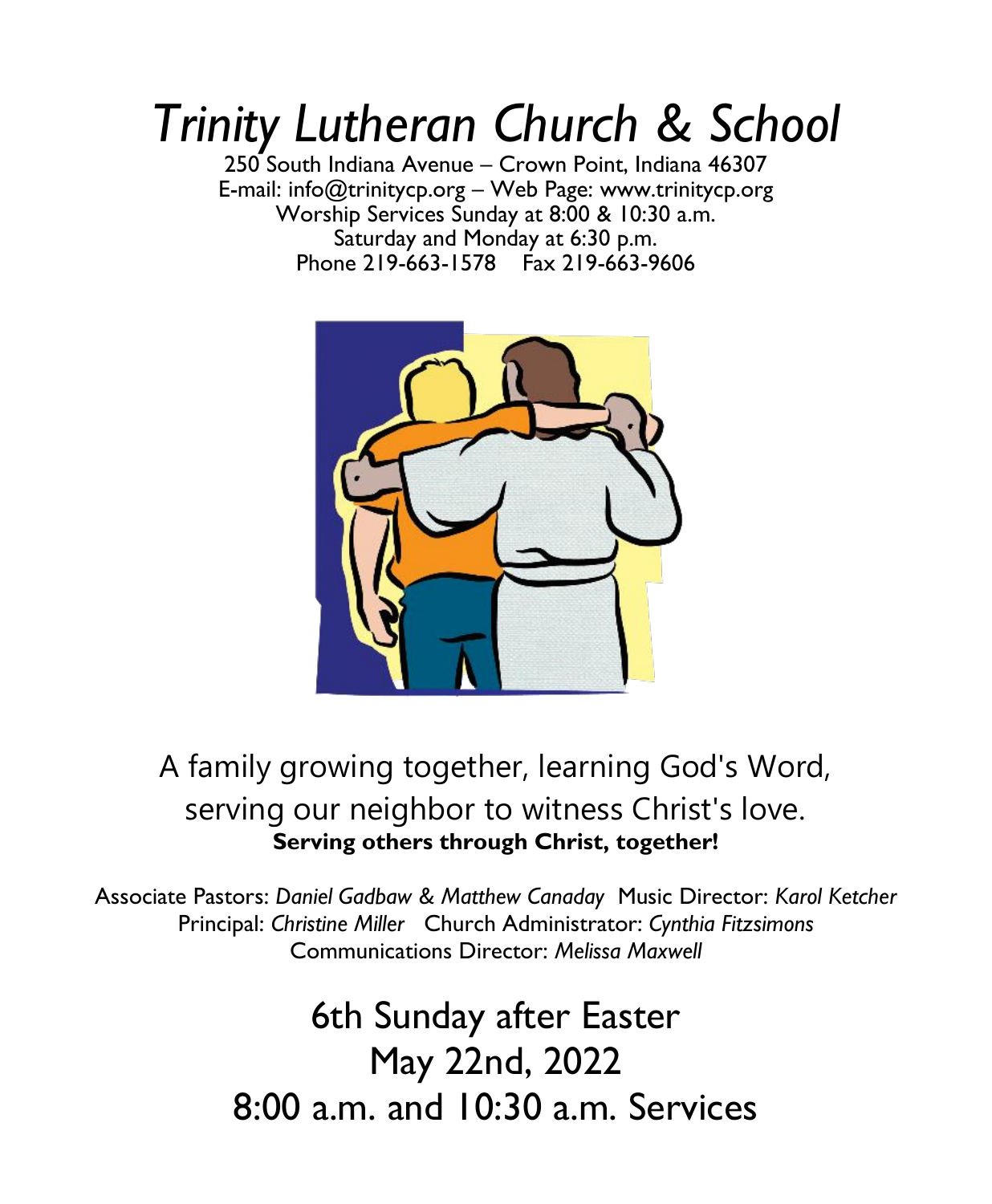*As We Gather: As the Easter season continues, the promises of Jesus become sources of affirmation and hope for us. Jesus' plan for us is direct and positive, although sometimes our comprehension of what He has in mind is incomplete. In today's Gospel, we see how Jesus gives power to a man in need. Today, His power is given to us through the hearing of His Word and the receiving of the Sacraments. His power is a source of limitless hope for us!*

**PRELUDE** *"Alleluia! Let Praises Ring"*

#### **WELCOME & ANNOUNCEMENTS**

**OPENING HYMN** *"Alleluia! Let Praises Ring"* **LSB, 822** $1$  Al - le - lu - ia! Let prais-es ring! To God the Fa  $2 \text{ Al} - \text{ le } - \text{ lu} - \text{ ia}!$ Let prais-es ring!  $Un - to$ the Lamb 3 Al - le - lu - ia! Let prais - es ring!  $Un - to$ the Ho  $4$  Al - le - lu - ia! Let prais-es ring!  $Un - to$ tri our ther let us bring Our songs of ad  $o - ra$ tion. of God we sing, whom e - lect ed. In we are  $re - gen$ ly Ghost we sing For our  $er - a$ tion. une God we sing; Blest be His name for  $-ev$ er! To Him through  $ev - er - last - ing$  days Be wor - ship, hon -He bought His Church with His own blood, He cleansed her in The sav - ing faith in us He wrought And **us**  $un - to$ With an - gel a - dore hosts let us And sing His prais pow'r, and praise, Whose hand sus - tains tion. or.  $cre - a$ bless - ed His bride that flood, And as  $se - lect - ed.$ the Bride-groom brought, Made **us** His cho sen na - tion. es ev - er - more For all His grace and fa vor! F.  $Sing - ing$ , ring  $Ho - ly,$ ing:  $ho - ly$ , God is  $ho - ly;$  $Ho - ly,$ ho ly Is our  $u - ni$ And com - mu - nion.  $Glo - ry!$ Glo ry!  $\text{Joy }$  e - ter - nal, Bliss  $su - per - nal$ ;  $Ho - ly,$  $Sing - ing$ , ring ing:  $ho - ly$ , God is  $ho - ly;$  $\overline{\phantom{a}}$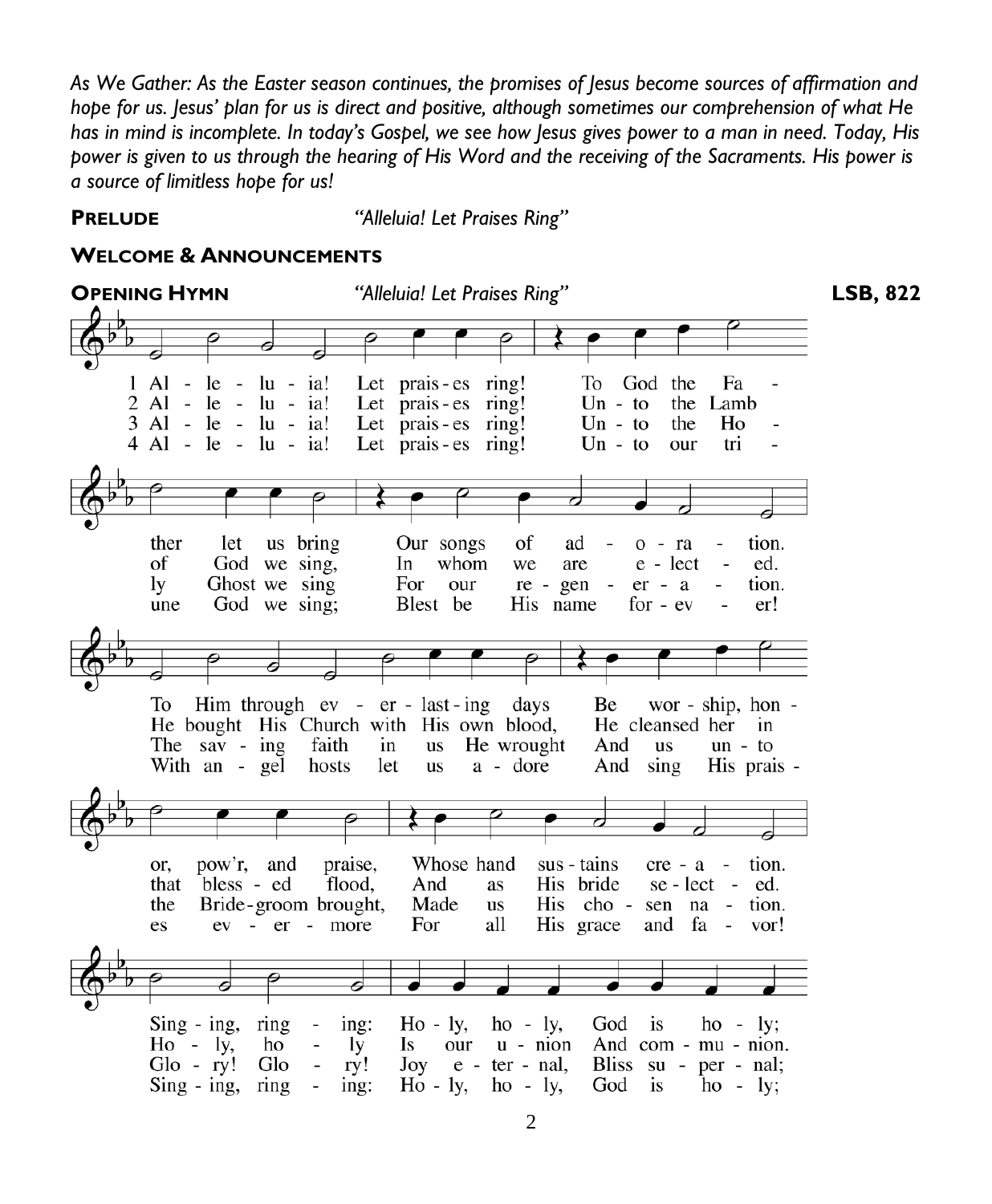

#### **INVOCATION** LSB, 167

Spread the

P: In the name of the Father and of the  $\dagger$  Son and of the Holy Spirit.

Of

**C: Amen.**

#### **THE CONFESSION AND GOD'S FORGIVENESS** LSB, 167

 $sto - ry$ 

- P: If we say we have no sin, we deceive ourselves, and the truth is not in us.
- **C: But if we confess our sins, God, who is faithful and just, will forgive our sins and cleanse us from all unrighteousness.**

*(We meditate on our confession of sins.)*

our God, the Lord of

glo  $\overline{\phantom{a}}$ ry!

- P: Let us then confess our sins to God our Father.
- **C: Most merciful God, we confess that we are by nature sinful and unclean. We have sinned against You in thought, word, and deed, by what we have done and by what we have left undone. We have not loved You with our whole heart; we have not loved our neighbors as ourselves. We justly deserve Your present and eternal punishment. For the sake of Your Son, Jesus Christ, have mercy on us. Forgive us, renew us, and lead us, so that we may delight in Your will and walk in Your ways to the glory of Your holy name. Amen.**
- P: Almighty God in His mercy  $\ldots$  the Father and of the  $\dagger$  Son and of the Holy Spirit.
- **C: Amen.**

**KYRIE** LSB, 168

- P:  $\mathcal{I}$  In peace let us pray to the Lord.
- **C: Lord, have mercy.**
- P: For the peace from above and for our salvation let us pray to the Lord.
- **C: Lord, have mercy.**
- P: For the peace of the whole world, for the well-being of the Church of God, and for the unity of all let us pray to the Lord.
- **C: Lord, have mercy.**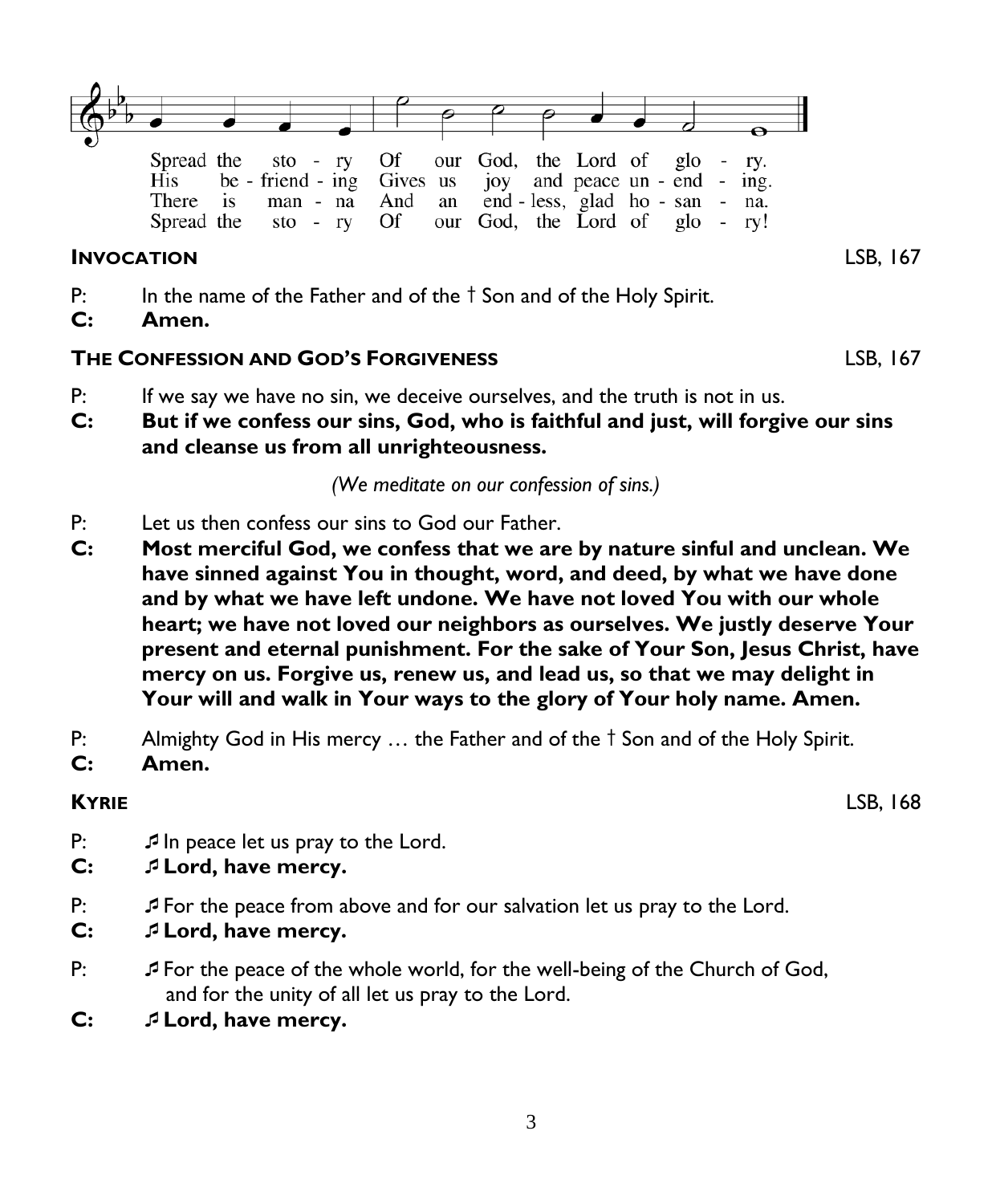- P: For this holy house and for all who offer here their worship and praise let us pray to the Lord.
- **C: Lord, have mercy.**
- P:  $\mathcal{I}$  Help, save, comfort, and defend us, gracious Lord.
- **C: Amen.**

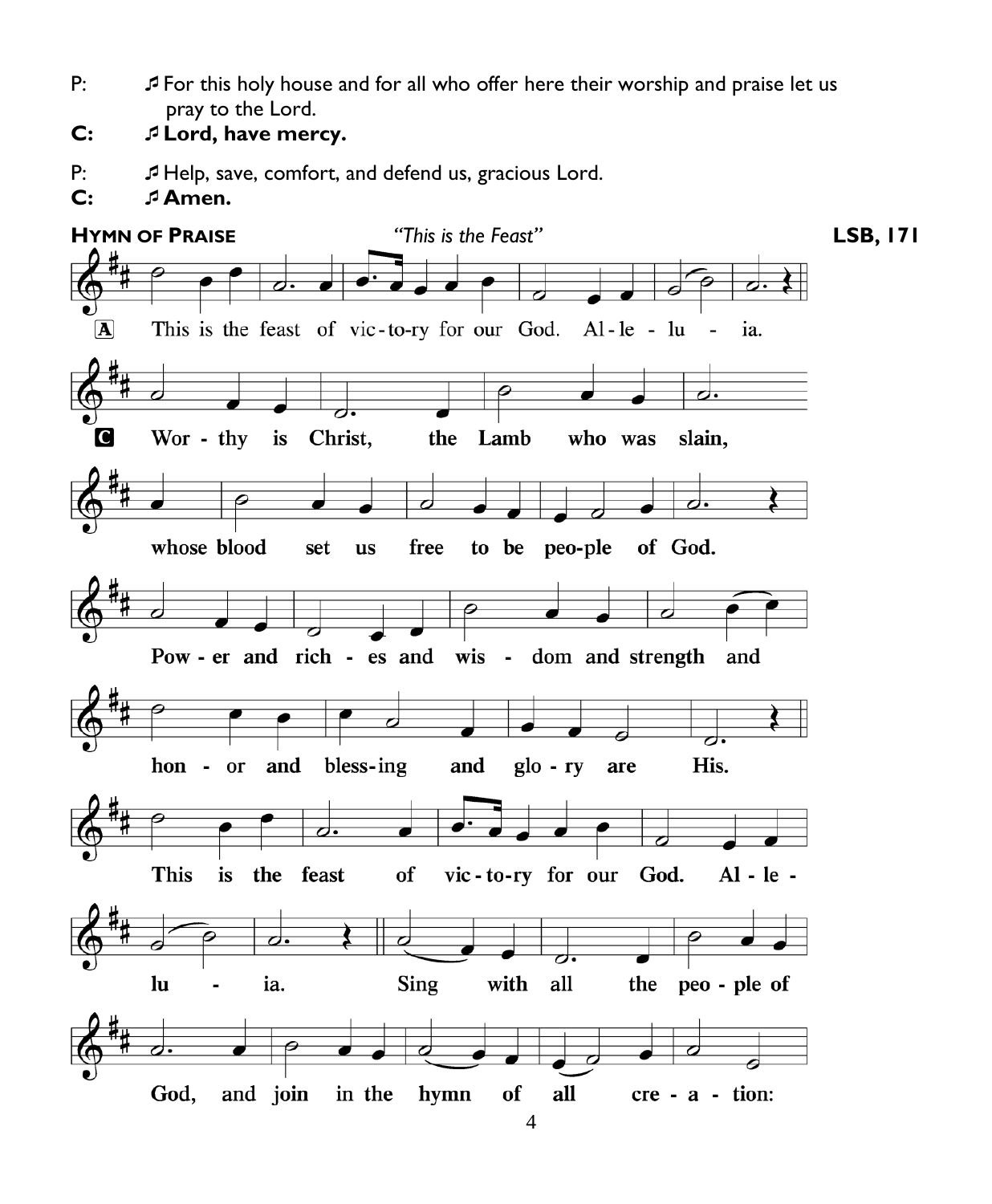

### **HOLY BAPTISM (10:30)** ADALEE NICOLE MCCALL LSB, 268

#### **FIRST READING Acts 16:9-15**

And a vision appeared to Paul in the night: a man of Macedonia was standing there, urging him and saying, "Come over to Macedonia and help us." **<sup>10</sup>**And when Paul had seen the vision, immediately we sought to go on into Macedonia, concluding that God had called us to preach the gospel to them. **<sup>11</sup>** So, setting sail from Troas, we made a direct voyage to Samothrace, and the following day to Neapolis, **<sup>12</sup>** and from there to Philippi, which is a leading city of the district of Macedonia and a Roman colony. We remained in this city some days. **<sup>13</sup>** And on the Sabbath day we went outside the gate to the riverside, where we supposed there was a place of prayer, and we sat down and spoke to the women who had come together. **<sup>14</sup>** One who heard us was a woman named Lydia, from the city of Thyatira, a seller of purple goods, who was a worshiper of God. The Lord opened her heart to pay attention to what was said by Paul. **<sup>15</sup>** And after she was baptized, and her household as well, she urged us, saying, "If you have judged me to be faithful to the Lord, come to my house and stay." And she prevailed upon us.

- L: This is the Word of the Lord.
- **C: Thanks be to God.**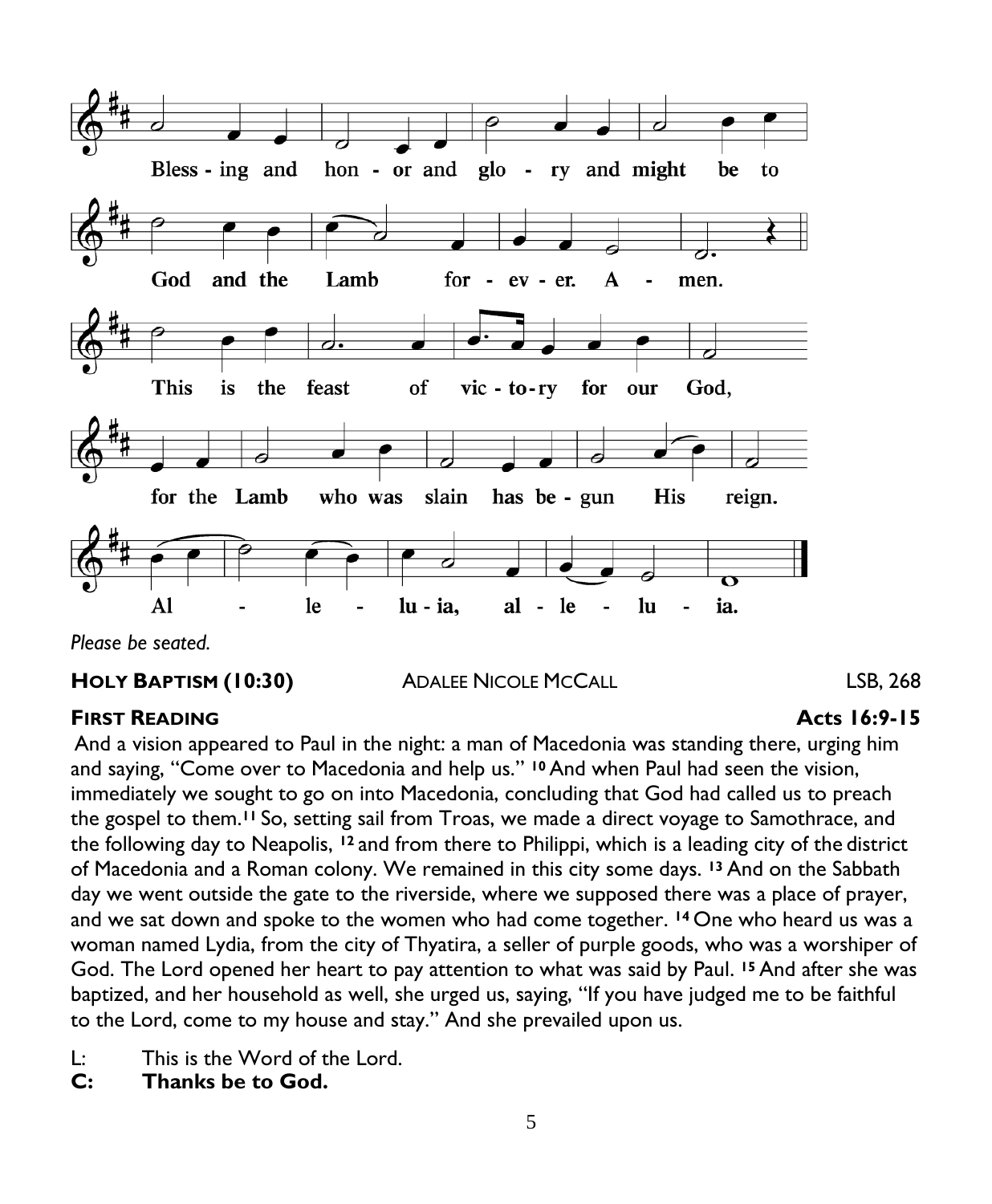**ANTHEM (10:30AM)** *"Rejoice the Lord is King"* Adult Handbell

#### **SECOND READING Revelation 21:9-14, 21-27**

**<sup>9</sup>** Then came one of the seven angels who had the seven bowls full of the seven last plagues and spoke to me, saying, "Come, I will show you the Bride, the wife of the Lamb." **<sup>10</sup>**And he carried me away in the Spirit to a great, high mountain, and showed me the holy city Jerusalem coming down out of heaven from God, **<sup>11</sup>** having the glory of God, its radiance like a most rare jewel, like a jasper, clear as crystal. **<sup>12</sup>** It had a great, high wall, with twelve gates, and at the gates twelve angels, and on the gates the names of the twelve tribes of the sons of Israel were inscribed— **<sup>13</sup>** on the east three gates, on the north three gates, on the south three gates, and on the west three gates. **<sup>14</sup>** And the wall of the city had twelve foundations, and on them were the twelve names of the twelve apostles of the Lamb… **<sup>21</sup>** And the twelve gates were twelve pearls, each of the gates made of a single pearl, and the street of the city was pure gold, like transparent glass.**<sup>22</sup>** And I saw no temple in the city, for its temple is the Lord God the Almighty and the Lamb. **<sup>23</sup>** And the city has no need of sun or moon to shine on it, for the glory of God gives it light, and its lamp is the Lamb. **<sup>24</sup>** By its light will the nations walk, and the kings of the earth will bring their glory into it, **<sup>25</sup>** and its gates will never be shut by day—and there will be no night there. **<sup>26</sup>** They will bring into it the glory and the honor of the nations. **<sup>27</sup>** But nothing unclean will ever enter it, nor anyone who does what is detestable or false, but only those who are written in the Lamb's book of life.

- L: This is the Word of the Lord.
- **C: Thanks be to God.**

#### **ALLELUIA AND VERSE** LSB, 173

**C: Alleluia. Lord, to whom shall we go? You have the words of eternal life. Alleluia.** 

#### **HOLY GOSPEL**

- P: The Holy Gospel according to St. John the fifth chapter.<br>C: Glory to You. O Lord!
- **C: Glory to You, O Lord!**

After this there was a feast of the Jews, and Jesus went up to Jerusalem.<sup>2</sup> Now there is in Jerusalem by the Sheep Gate a pool, in Aramaic called Bethesda, which has five roofed colonnades. **<sup>3</sup>** In these lay a multitude of invalids—blind, lame, and paralyzed. **<sup>5</sup>** One man was there who had been an invalid for thirty-eight years. <sup>6</sup> When Jesus saw him lying there and knew that he had already been there a long time, he said to him, "Do you want to be healed?" **<sup>7</sup>** The sick man answered him, "Sir, I have no one to put me into the pool when the water is stirred up, and while I am going another steps down before me." **<sup>8</sup>** Jesus said to him, "Get up, take up your bed, and walk." **<sup>9</sup>** And at once the man was healed, and he took up his bed and walked. Now that day was the Sabbath.

- P: This is the Gospel of the Lord.
- **C: Praise to You, O Christ.**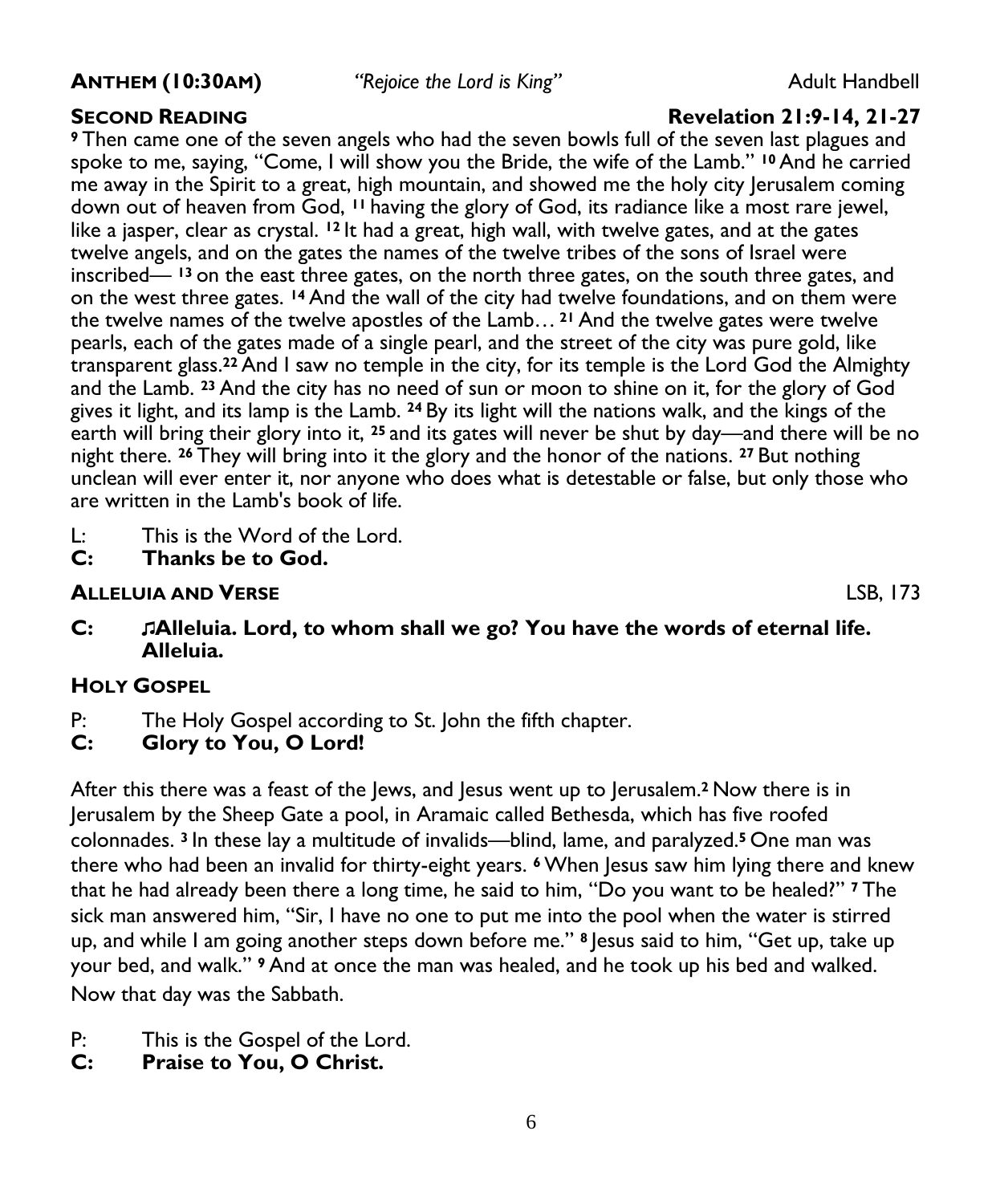#### **APOSTLES' CREED**

**C**: **I believe in God, the Father Almighty, maker of heaven and earth.**

**And in Jesus Christ, His only Son, our Lord, who was conceived by the Holy Spirit, born of the virgin Mary, suffered under Pontius Pilate, was crucified, died and was buried. He descended into hell. The third day He rose again from the dead. He ascended into heaven and sits at the right hand of God the Father Almighty. From thence He will come to judge the living and the dead.**

**I believe in the Holy Spirit, the holy Christian Church, the communion of saints, the forgiveness of sins, the resurrection of the body, and the life** T **everlasting. Amen.**

#### **CHILDREN'S MESSAGE**

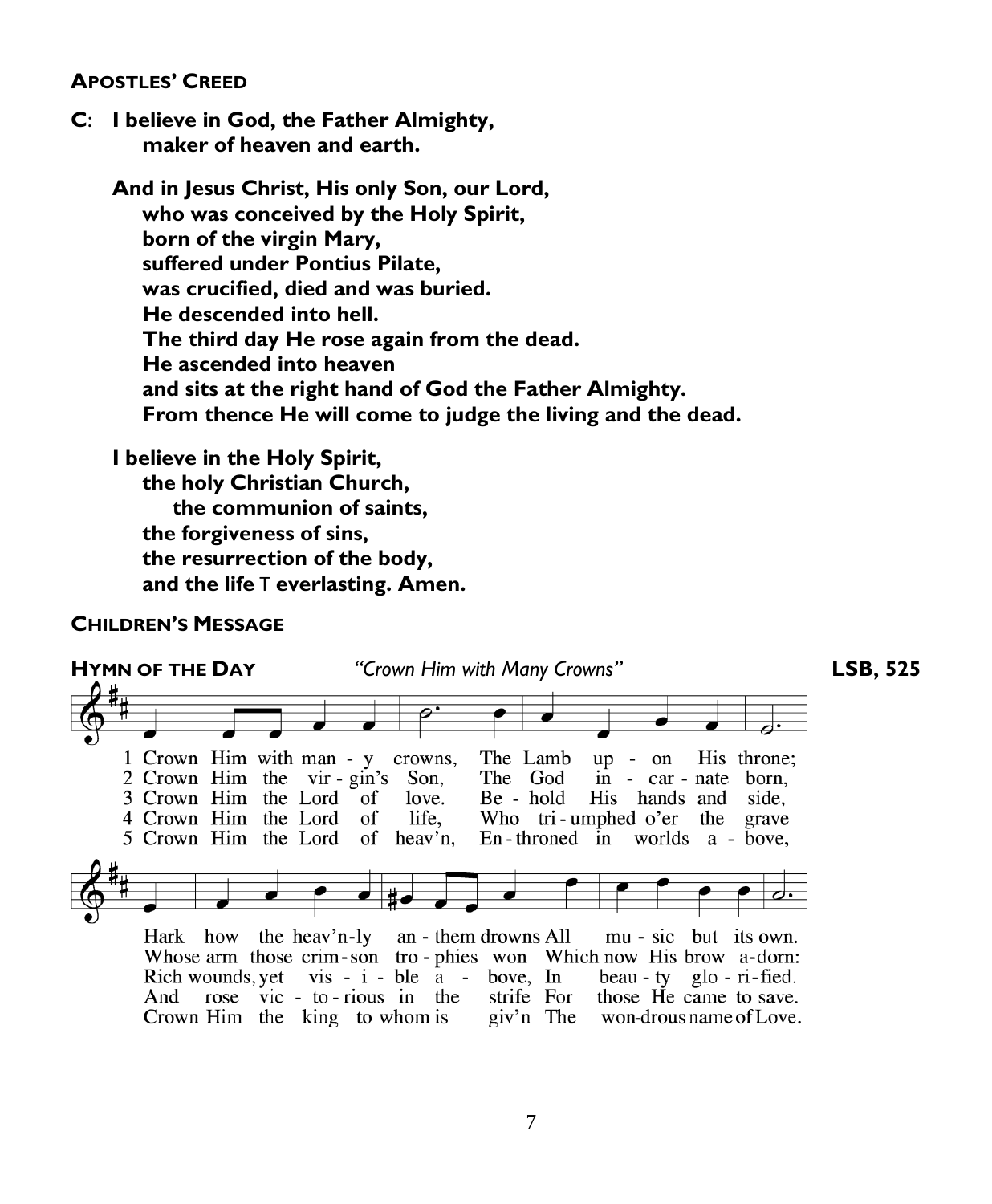

#### **SERMON**

#### **OFFERTORY** LSB, 159

**C: What shall I render to the Lord for all His benefits to me? I will offer the sacrifice of thanksgiving and will call on the name of the Lord. I will take the cup of salvation and will call on the name of the Lord. I will pay my vows to the Lord now in the presence of all His people, in the courts of the Lord's house, in the midst of you, O Jerusalem.**

### **6TH GRADE RITE OF FIRST COMMUNION**

#### **PRAYERS OF THE CHURCH**

P: Lord, our heavenly Father, give peace to our homes and enliven them by Christ's resurrected life. Let the forgiveness of sins reign among husband and wives, parents and children. Assure those who live alone that they, too, are Your children, upheld by Your right hand. Lord, in Your mercy,

### **C: hear our prayer.**

P: Gracious God, give wisdom to our leaders and government, that they may lead with integrity and according to Your perfect will. Protect police officers, emergency personnel, disaster-relief workers and the members of our armed forces as they serve in our defense and for the well-being of all. Lord, in Your mercy,

#### **C: hear our prayer.**

- P: Compassionate Lord, direct and enrich the efforts of the faithful women of Your Church. Make them eager and wise in good works, serving the ministry of the Church as faithful Lydia served the mission of St. Paul. Lord, in Your mercy,
- **C: hear our prayer.**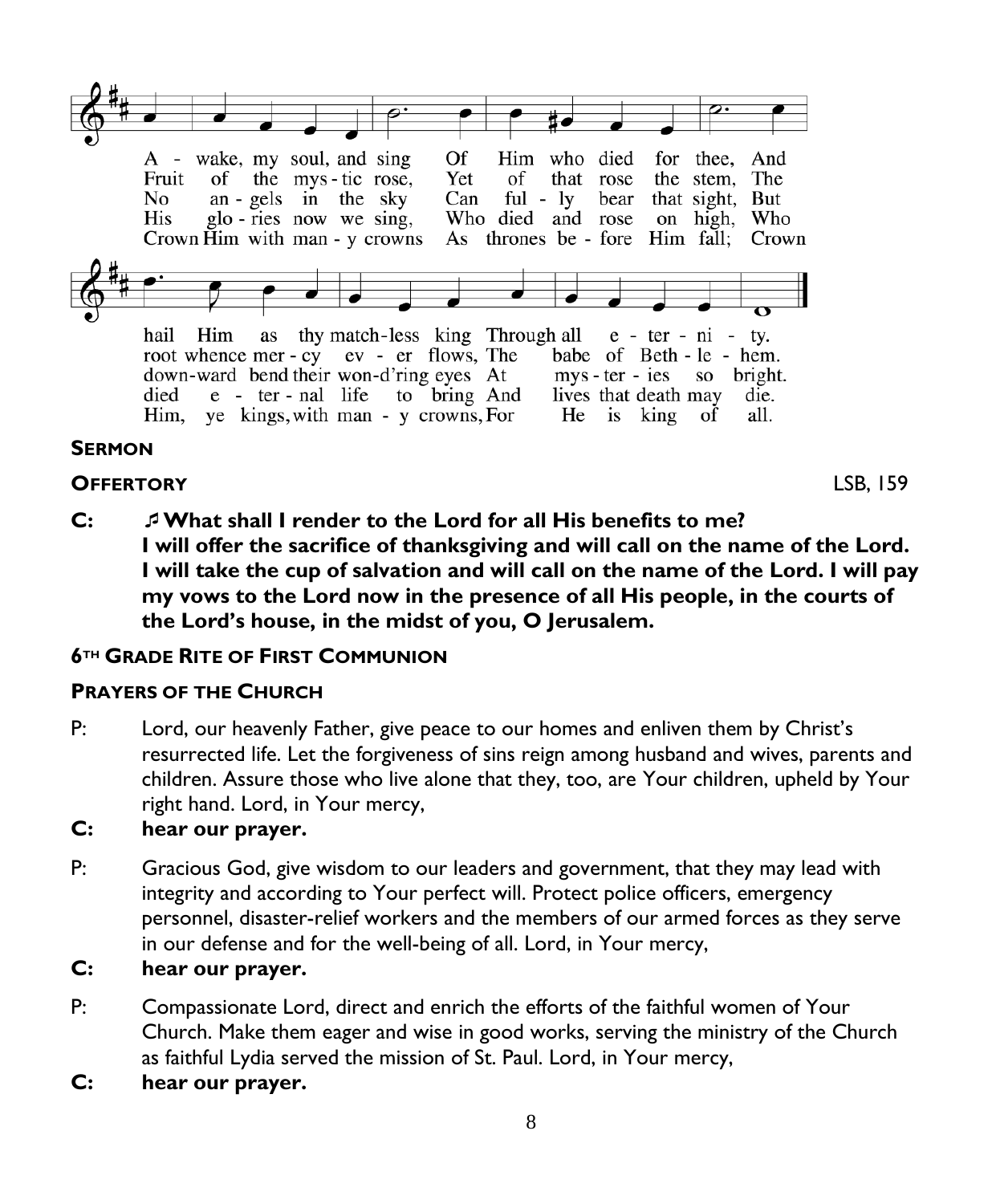P: Merciful God, You hear our prayers for the sake of Your dear Son, Jesus. In His name, we cast our burdens upon You *[especially those of \_\_\_\_\_\_\_\_\_\_\_\_\_]*. Sustain us in the midst of terror and trial, and hear us as we cry out on this morning of Your Son's resurrection. Lord, in Your mercy,

#### **C: hear our prayer.**

P: Heavenly Father, who's Son Jesus Christ loved the young and called them to Himself, we ask You to bless these young people who are now able to receive your blessed sacrament. Strengthen them in the faith through Christ's body and blood so that they may grow spiritually and bring forth the fruits of faith and a life of love toward others to the praise and honor of Your holy name; through Jesus Christ, our Lord, who lives and reigns with You and the Holy Spirit, one God, now and forever.

### **C: Amen.**

#### **LORD'S PRAYER**

| P: | Lord, remember us in Your kingdom and teach us to pray |  |  |
|----|--------------------------------------------------------|--|--|
|----|--------------------------------------------------------|--|--|

| C:                    | Our Father who art in heaven,<br>hallowed be Thy name,                                                                                     |          |
|-----------------------|--------------------------------------------------------------------------------------------------------------------------------------------|----------|
|                       | Thy kingdom come,                                                                                                                          |          |
|                       | Thy will be done on earth                                                                                                                  |          |
|                       | as it is in heaven;                                                                                                                        |          |
|                       | give us this day our daily bread;                                                                                                          |          |
|                       | and forgive us our trespasses                                                                                                              |          |
|                       | as we forgive those                                                                                                                        |          |
|                       | who trespass against us;                                                                                                                   |          |
|                       | and lead us not into temptation,                                                                                                           |          |
|                       | but deliver us from evil.                                                                                                                  |          |
|                       | For Thine is the kingdom                                                                                                                   |          |
|                       | and the power and the glory                                                                                                                |          |
|                       | forever and ever. Amen.                                                                                                                    |          |
| THE WORDS OF OUR LORD |                                                                                                                                            | LSB, 179 |
| P:                    | Our Lord Jesus Christ, " in remembrance of Me."                                                                                            |          |
| <b>PAX DOMINI</b>     |                                                                                                                                            | LSB, 180 |
| P:                    | The peace of the Lord be with you always.                                                                                                  |          |
| C:                    | Amen.                                                                                                                                      |          |
|                       | Agnus Dei                                                                                                                                  | LSB, 180 |
| C:                    | J Lamb of God, You take away the sin of the world; have mercy on us.<br>Lamb of God. You take away the sin of the world: have mercy on us. |          |

**Lamb of God, You take away the sin of the world; have mercy on us. Lamb of God, You take away the sin of the world; grant us peace, grant us peace.**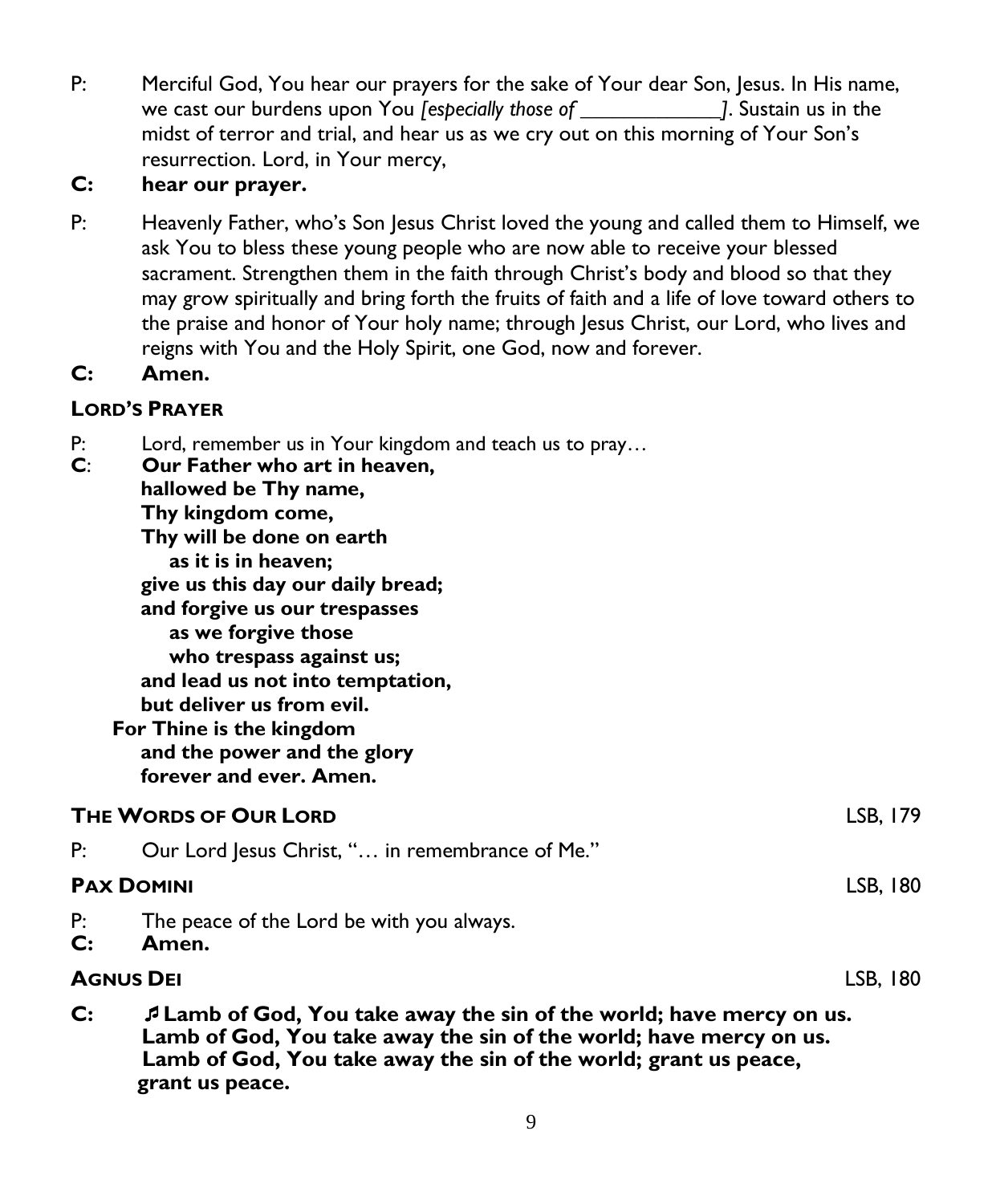*We welcome all members of the LC-MS to commune with us. Families of other congregations may cross arms over their chest to receive a blessing.*

#### **COMMUNION DISTRIBUTION**

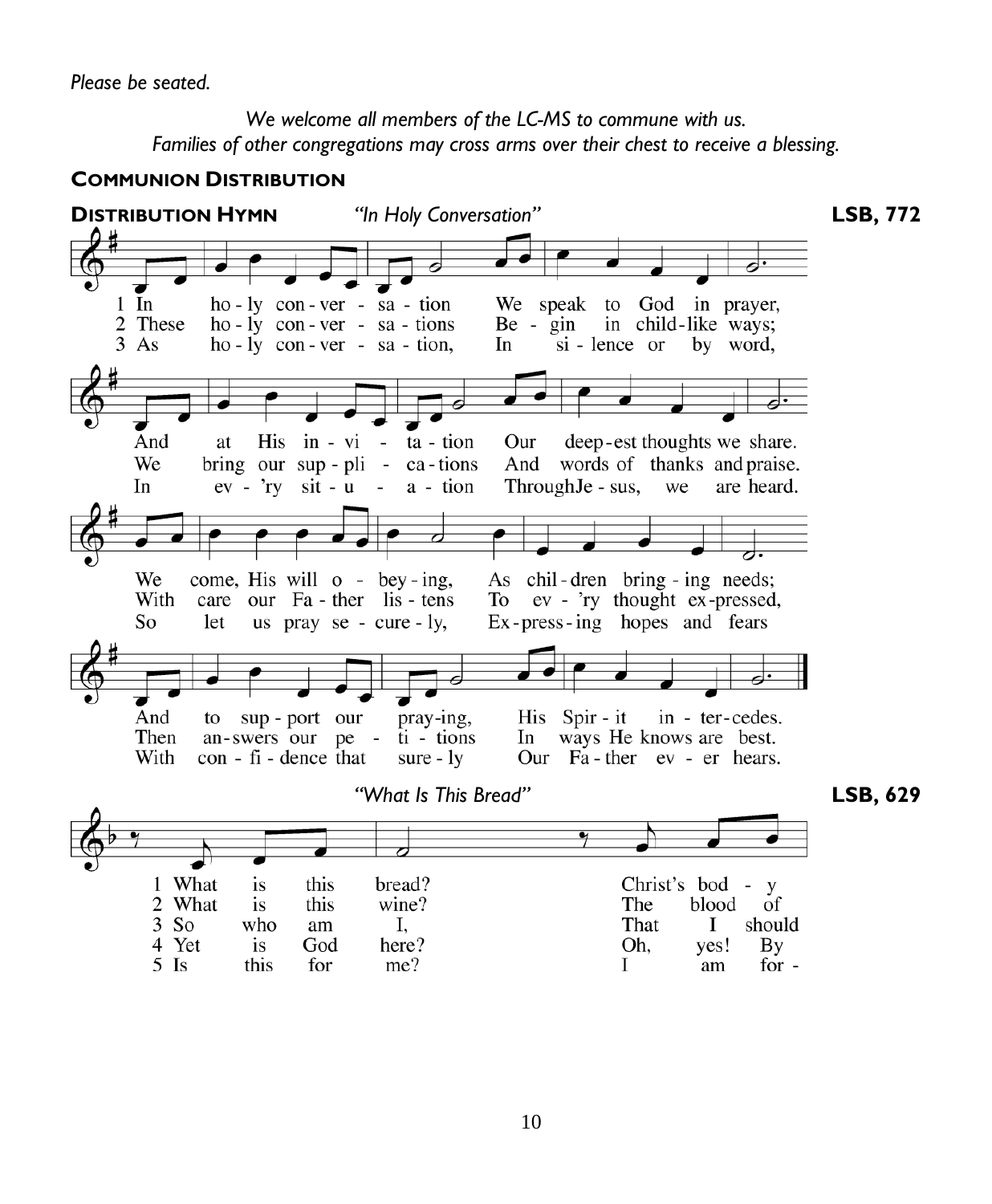

#### **DISMISSAL BLESSING**

#### **POST-COMMUNION CANTICLE**

"Thank the Lord"

**LSB, 181** 

#### **BENEDICTION**

- P: The Lord bless you  $\ldots$  and  $\dagger$  give you peace.
- $C:$ Amen.